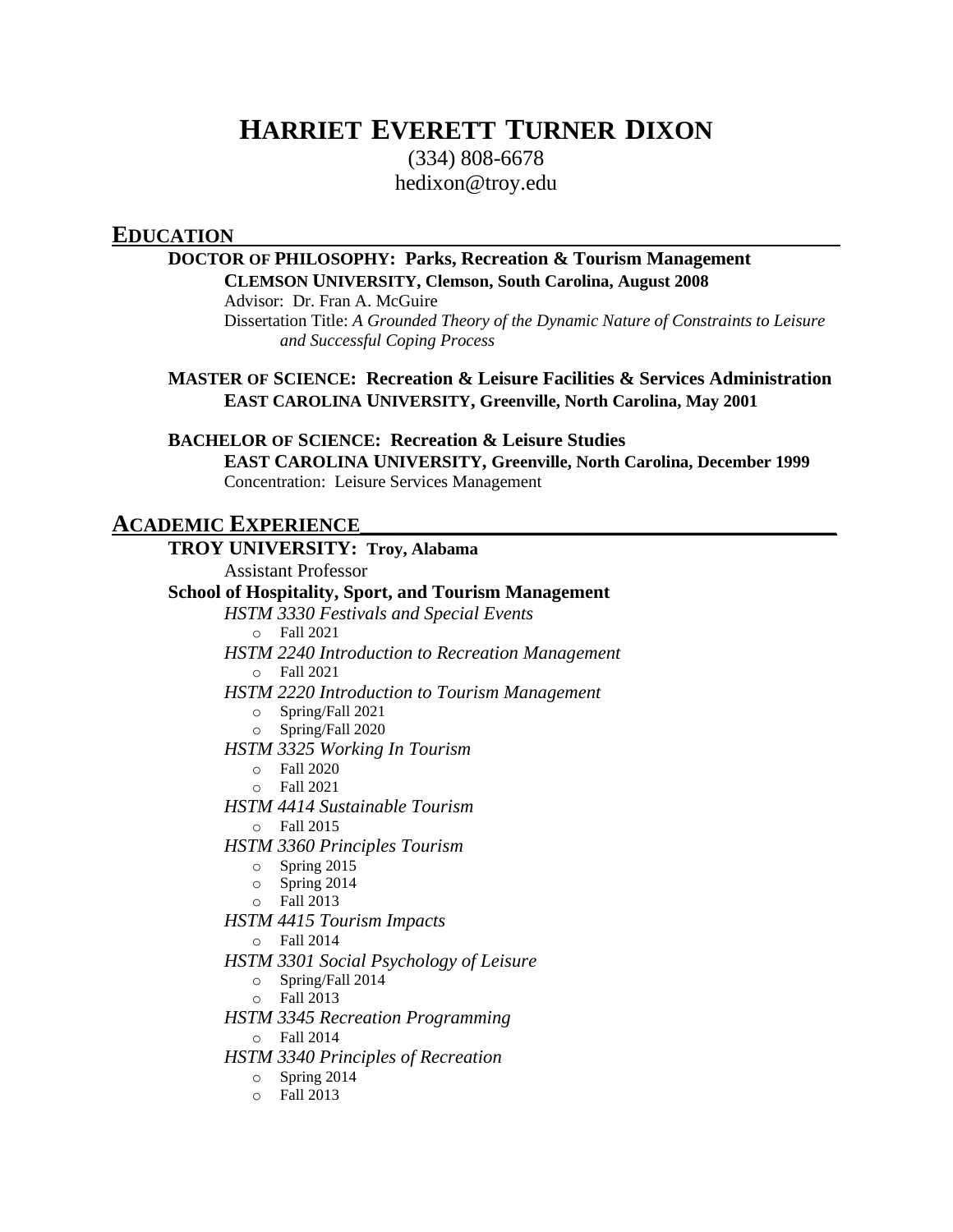### **Institute for Leadership Development**

*LDR 1100 Introduction to Leadership*

- o Spring/Fall 2020
- o Spring/Fall 2019
- o Fall 2018
- o Fall 2017

### **Department of Kinesiology and Health Promotion**

*KHP 2202 First Aid/CPR/AED*

- o Spring 2021
- o Spring/Fall 2020
- o Spring/Fall 2019
- o Spring/Fall 2018
- o Spring/Fall 2017
- o Spring/Fall 2016
- o Spring/Fall 2015
- o Spring/Fall 2014
- o Spring/Fall 2013
- o Spring/Fall 2012
- o Spring/Fall 2011
- o Fall 2010

#### *KHP 1107/1109/1112 Beginning/Intermediate/Advanced Swimming*

- o Fall 2018
- o Spring 2017
- o Spring 2016
- o Spring/Fall 2015
- o Fall 2014
- *KHP 3350 Psychology of Wellness & Performance*
	- o Spring 2016
- *KHP 2200 Health Concepts*
	- o Spring 2016
	- o Fall 2015
- *KHP 2204 Principles of Recreation*
	- o Fall 2012

#### **Departments of Human Services and Social Work**

*HS 3375 Diversity*

- o Spring 2019
- o Spring 2018

### **First Year Studies Program**

*TROY 1101 University Orientation*

- o Fall 2018
- o Fall 2017

### **MARSHALL UNIVERSITY: Huntington, West Virginia**

#### Adjunct Professor

### **School of Kinesiology**

- *PLS 101 Introduction to Parks & Leisure Services*
	- o Spring 2010
	- o Fall 2009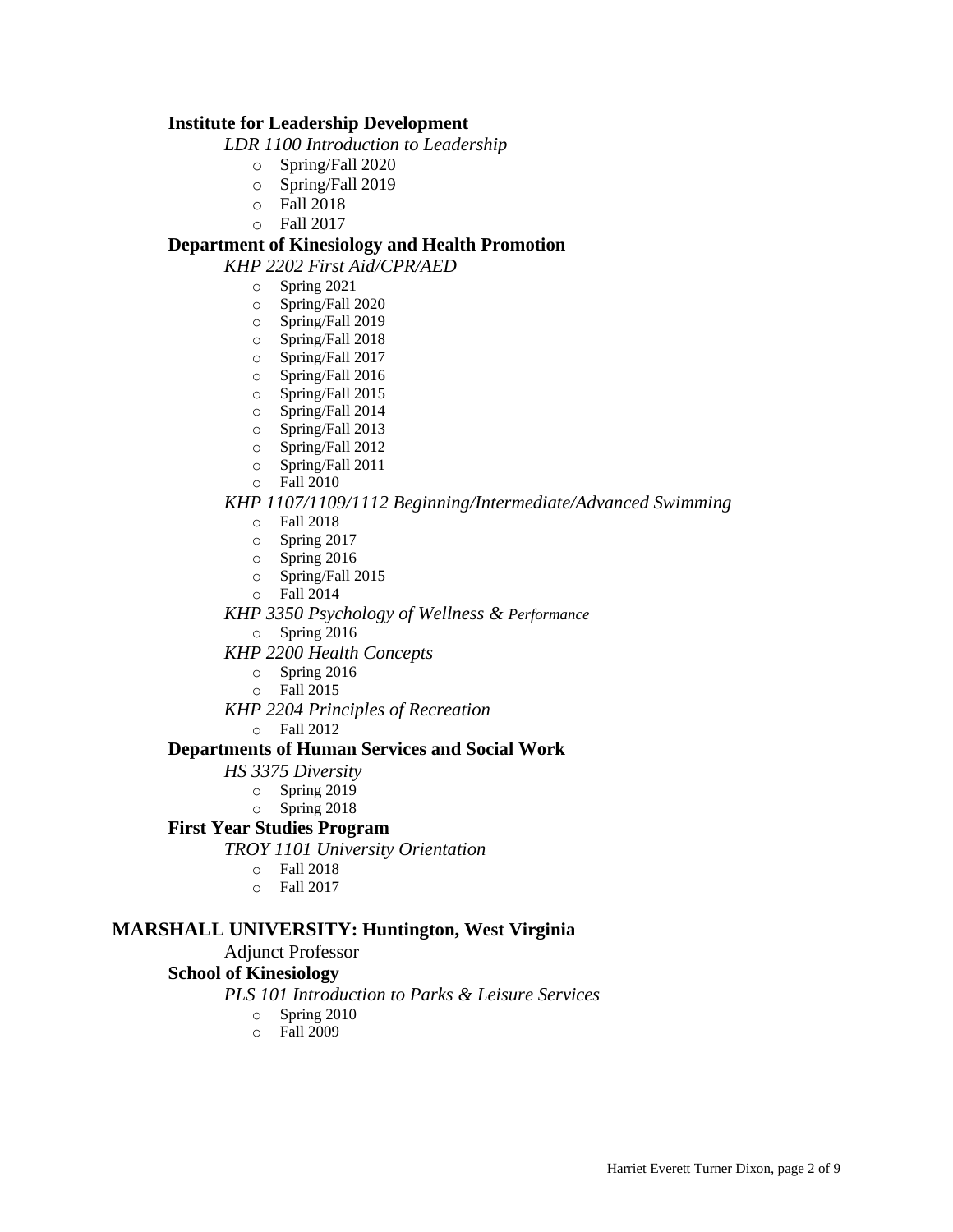### **SOUTHERN WESLYAN UNIVERSITY: Central, South Carolina**

Adjunct Professor

### **Division of Social Science**

*RECR 4143 Recreation and Leisure Services Administration*

- o Fall 2007
- *RECR 4122 Leisure and Aging*

o Fall 2008

## **Department of Physical Education**

*PE 1021: Swimming*

- o Spring/Fall 2008
- o Spring/Fall 2007

## **CLEMSON UNIVERSITY: Clemson, South Carolina**

### Adjunct Professor

### **Department of Parks, Recreation, and Tourism Management**

*PRTM 309 Behavioral Concepts of Parks, Recreation, and Tourism*

- o Fall 2007
- o Fall 2006

Graduate Assistant

*LS 275 Standard First Aid*

- o Summer 2007
- o Spring/Fall 2006
- $\circ$  Fall 2005

### **EAST CAROLINA UNIVERSITY: Greenville, North Carolina**

### Graduate Assistant

### **Department of Exercise and Sport Science**

*EXSS 1000 Lifetime Physical Activity and Fitness Laboratory*

- o Spring 2001
- o Spring/Summer/Fall 2000
- o Fall 1999

### *EXSS 1118 Intermediate Swimming*

- o Spring/Fall 2001
- o Spring/Summer/Fall 2000
- o Fall 1999

### *EXSS 1018 Beginning Swimming*

- o Spring/Fall 2001
- o Spring/Summer/Fall 2000
- o Fall 1999

## **STUDY ABROAD EXPERIENCE**

- o Fall 2019: Co-led group of Troy University Students on 10-day trip to Switzerland, Bavaria, and Austria
- o Spring 2019: Co-led group of Troy University Students on 10-day trip to Scotland and Northern Ireland
- o Spring 2018: Co-led group of Troy University Student on 8-day trip to Ireland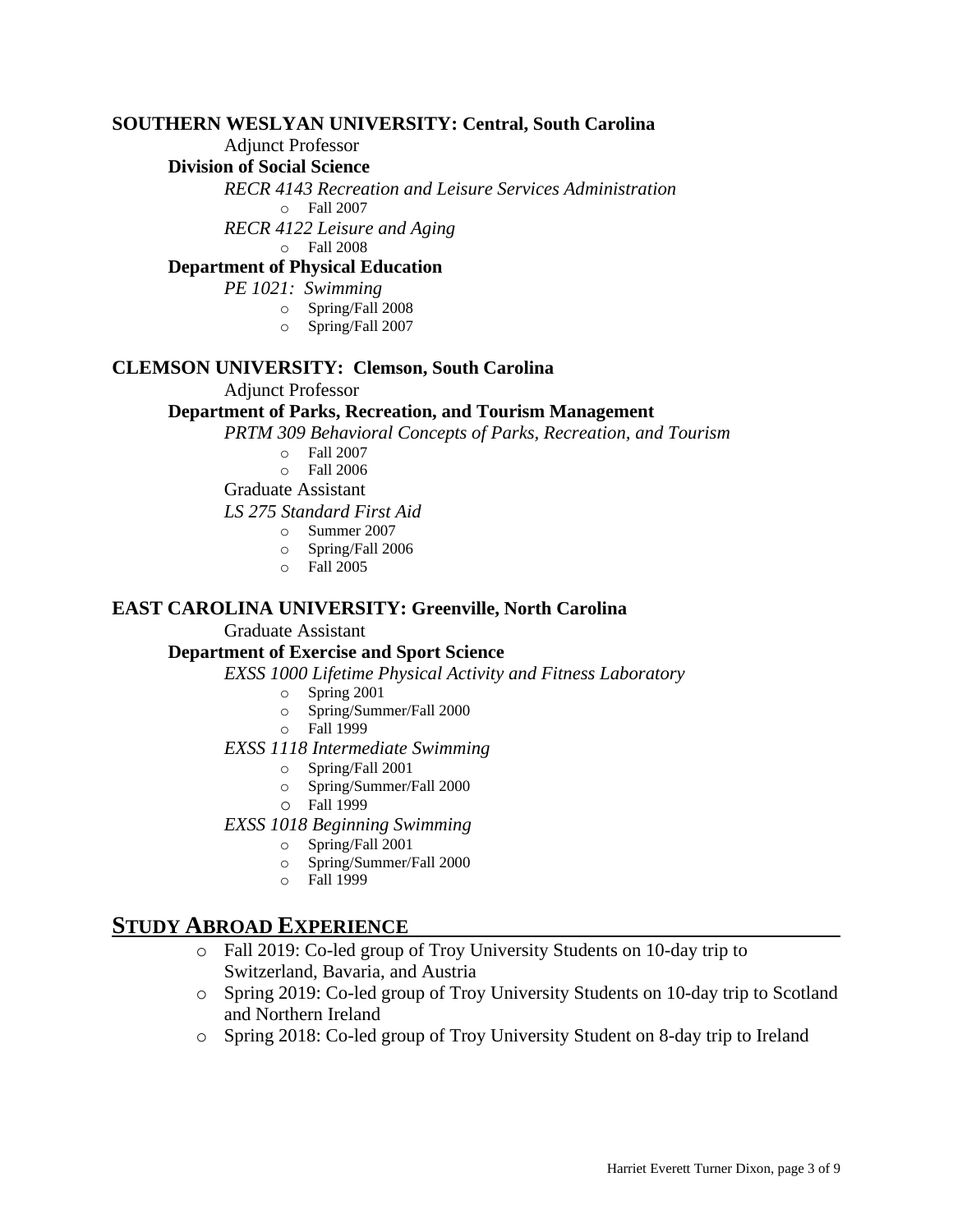### **PUBLICATIONS**

#### *BOOK CHAPTER:*

**Dixon, H. E. T**., Igo, L. B., & McGuire, F. A. (2011) Grounded theory methodology in research. In E. Sirakaya-Turk, M. Uysal, W. Hammitt, & J. J. Vaske (Eds.), *Research Methods for Leisure, Recreation and Tourism* (pp. 127-139). Oxfordshire, United Kingdom: Cabi.

### *JOURNAL ARTICLES (Peer Reviewed)***:**

- **Dixon, H. E. T.** & Bixler, R. D. (2007). Failure to learn to (really) swim: Inflated selfefficacy? *Recreational Sports Journal, 31*, 14-20.
- Woosnam, K. M., **Dixon, H. E. T.,** & Brookover, R. S. (2006). Influence of campus recreation facilities on decision to attend a Southeastern University: A pilot study. *Recreational Sports Journal, 30*, 70-76.
- **Dixon, H. E. T.** (2005). Tales from the chair. *Parks and Recreation, 40*, 52-54.
- **Turner, H. E.,** Vogelsong, H., & Wendling, R. (2003). An extra safe guard: Is inservice training for lifeguards necessary? *Parks and Recreation, 38*, 42-45.

#### *PEER REVIEWED ABSTRACTS:*

**Dixon, H. E. T.** & Dixon, A. W. (2014). Catalyzing Life Experiences As Intervening **Conditions** 

Between Leisure Being Constrained and Initiation of Coping Process to Overcome Constraints to Leisure. In *World Leisure Congress 2014: Leisure, Enhancing the Human Condition Book of Abstracts*. Mobile, Alabama: World Leisure Organization.

**Dixon, H. E. T.** & McGuire, F. A. (2011). Grounded theory of constraints to leisure and successful coping process. In *National Recreation and Park Association: 2011 Abstracts from Leisure Research Symposium.* Ashburn, Virginia: National Recreation and Park Association

### *TECHNICAL REPORTS:*

Brookover, R. S., Anderson, D., & **Dixon, H. E. T.** (2005). *Leisure Skills Program Policies and Procedures Manual*. Clemson University; Clemson, South Carolina

**Dixon, H. E. T.** (2001) *Aquatic Employee Training Manual for Wilson Country Club*. For Blue

Water Pool Management Sales & Services, Greenville, North Carolina.

#### *LETTERS TO EDITORS:*

**Dixon, H. E. T.** (2012). Bring back the swim test. *East: The Magazine of East Carolina University, 10*, 3.

**Dixon, H. E. T**. (2007). Importance of learning to swim. *Greenville Times*, 109, 4A.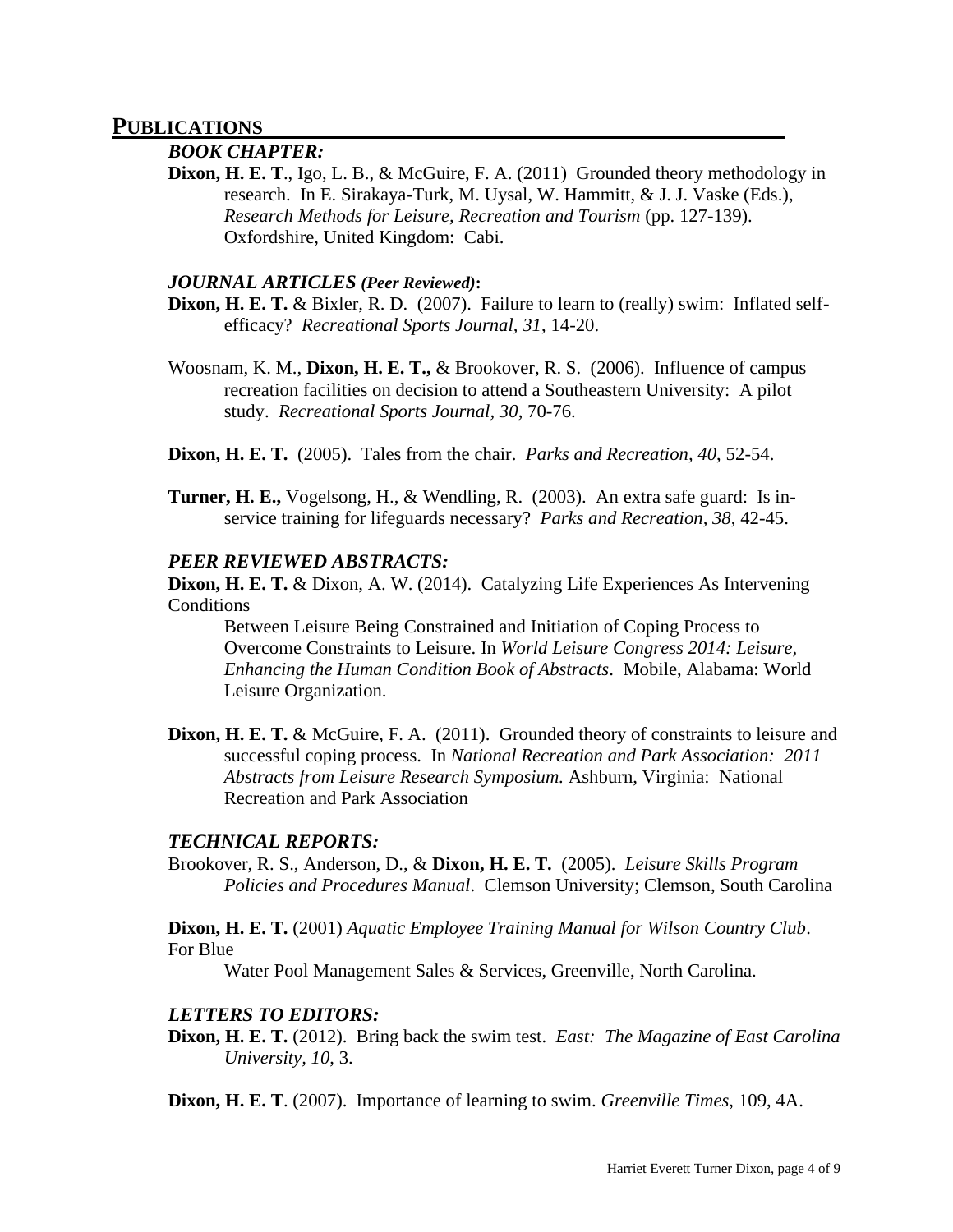**Dixon, H. E. T.** (2005). Stroke and kick. *Health, 19*, 20-22.

### *IN PROGRESS:*

**Dixon, H. E. T.** & McGuire, F. A. A grounded theory of constraints to leisure and successful coping process.

### **PRESENTATIONS**

**Dixon, H. E. T.** & Dixon, A. W. Catalyzing Life Experiences As Intervening Conditions Between Leisure Being Constrained and Initiation of Coping Process to Overcome Constraints to Leisure. World Leisure Congress: Leisure; Enhancing the Human Condition. Mobile, Alabama: September 7-12, 2014.

Dixon, A., Koo, G., **Dixon, H. E. T**, & Sung, J. Comparing the private consumption Benefits derived from the college football game experience by level of involvement. North American Society of Sport Management. Pittsburgh, Pennsylvania: May 27-31, 2014.

Dixon, A., **Dixon, H. E. T,** & Cockrell, R. Economic significance of active sport tourist: Non-resident hunters in Alabama. Southeast Travel and Tourism Research Association. Lexington, Kentucky: March 24-26, 2014.

Dixon, A., Backman, S., Backman, K., & **Dixon, H. E. T.** Segmenting sport tourists: A novel approach. 2nd World Research Summit for Tourism and Hospitality: Crossing the Bridge. Orlando, Florida: December 15-17, 2013.

**Dixon, H. E. T. &** McGuire, F. A. (November, 2011). *A grounded theory of constraints to leisure and successful coping process.* National Recreation and Park Association Congress, Atlanta, Georgia.

**Dixon, H. E. T.** & Bixler, R. D. (February, 2005). *Swimming in meaning: Folk definitions of swimming competency* (Poster Session). Southeastern Recreation Research Conference, Savannah, Georgia. Also presented at Clemson University Graduate Student Research Forum, Clemson, South Carolina (April, 2005).

**Dixon, H. E. T.** & Woosnam, K. M. (April, 2005). *Influence of campus recreation facilities on decision to attend a Southeastern University: A pilot study* (Poster Session). Clemson University Graduate Student Research Forum, Clemson, South Carolina.

**Dixon, H. E. T.** & Brookover, R. S. (October, 2003). *South Carolina Recreation Development Project*. College of Health, Education, and Human Development State Legislative Day, Clemson, South Carolina.

### *INVITED PRESENTATIONS:*

**Dixon, H. E. T.** (December, 2013). *How to maintain American Red Cross instructor certification and submitting course records*. KHP 3368: Water Safety Instructor. Department of Kinesiology and Health Promotion, Troy University, Troy, Alabama.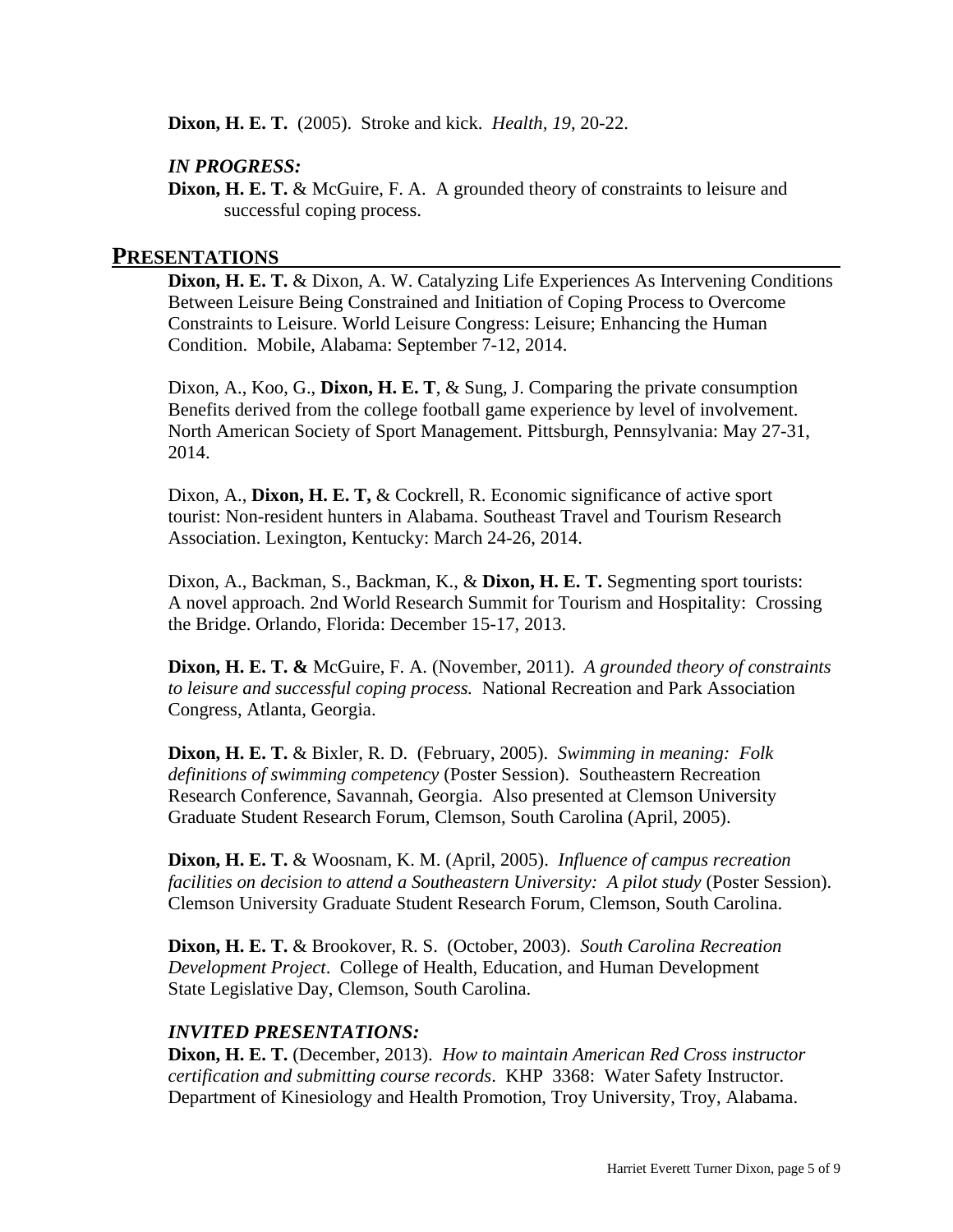**Dixon, H. E. T**. (November, 2013). *Learn to swim, preschool and child aquatics*. KHP 3368: Water Safety Instructor. Department of Kinesiology and Health Promotion, Troy University, Troy, Alabama.

**Dixon, H. E. T.** (December, 2012). *How to maintain American Red Cross instructor certification and submitting course records*. KHP 3368: Water Safety Instructor. Department of Kinesiology and Health Promotion, Troy University, Troy, Alabama.

**Dixon, H. E. T**. (September, 2012). *Learn to swim, preschool and child aquatics*. KHP 3368: Water Safety Instructor. Department of Kinesiology and Health Promotion, Troy University, Troy, Alabama.

**Dixon, H. E. T.** (September, 2010). *Qualitative research methods*. KHP 6617: Research Methods 1. Department of Kinesiology and Health Promotion, Troy University, Troy, Alabama.

## **GRADUATE ADVISED STUDENT RESEARCH**

o Ethnography of Troy University Undergraduate football players. Fall 2011/ Spring 2012 Advised Sport Management Graduate Student Beth Brown in ethnographical research methods for required graduate research project.

## **GRANT**

o **(Primary Author) Dixon, H. E. T**., Cory, L., & Brookover, R. S. (2006). Inclusive Recreation Services Training for Recreation Providers in the State of South Carolina. *Mitsubishi Electric America Foundation*. Not Funded: \$50,000.

## **MAJOR RESEARCH INTERESTS**

- o Constraints to Leisure
- o Overcoming Constraints to Travel
- o The Travel Experience
- o The Study Abroad Experience
- o Community Tourism
- o Qualitative Research Methods
- o Aquatic Safety & Drowning Prevention

## **PROFESSIONAL EXPERIENCE**

## **CLEMSON UNIVERSITY: Clemson, South Carolina**

### Leisure Skills Program Graduate Assistant

## **Department of Parks, Recreation, and Tourism Management**

## August 2003-May 2006

- o Established and maintained cooperative relationships with county organizations
- o Assisted in Leisure Skills curriculum development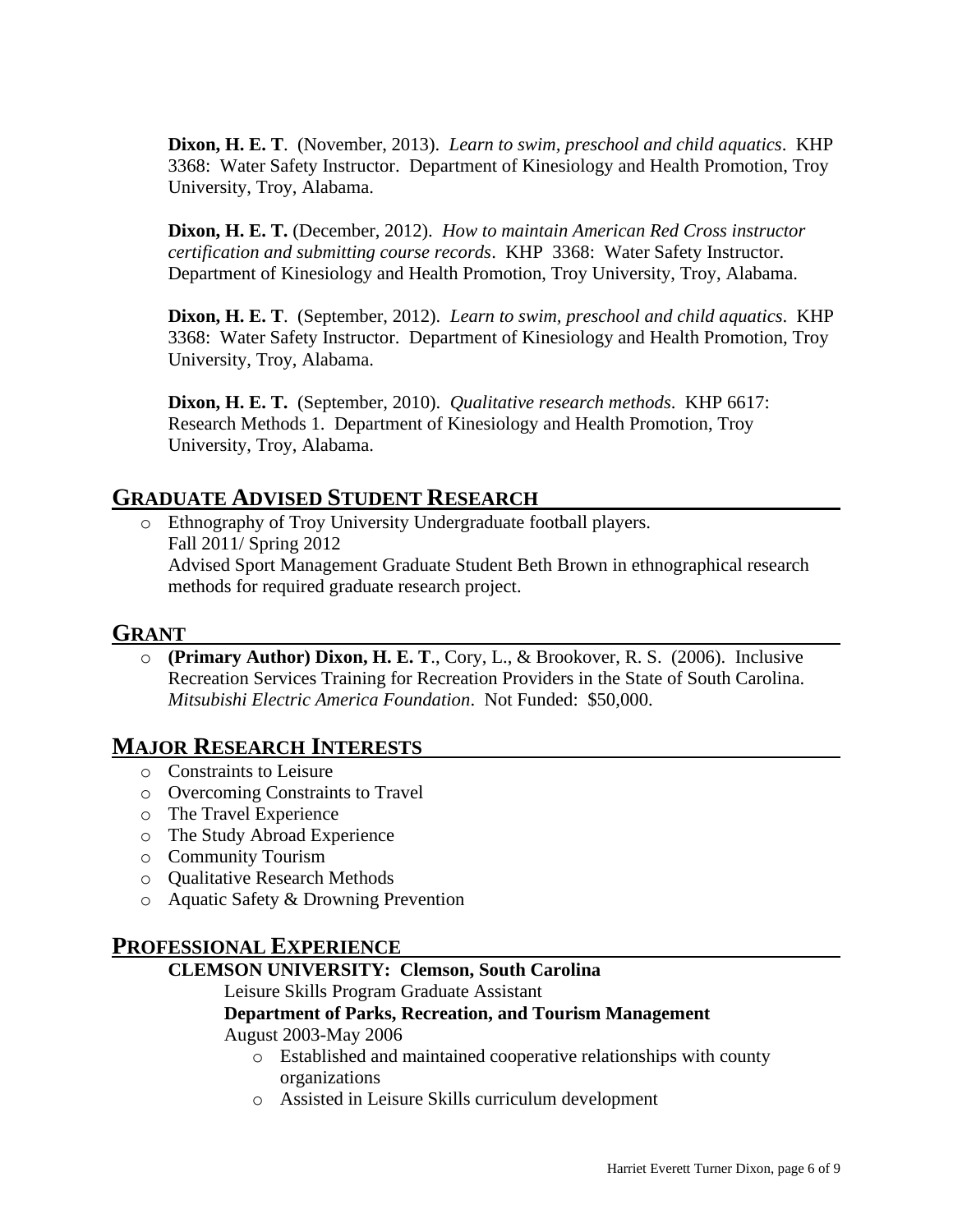- o Assisted in managing Leisure Skills personnel
- o Maintained personnel records,
- o Purchased and maintained equipment

### **EAST CAROLINA UNIVERSITY: Greenville, North Carolina**

Aquatic Director of Academic Aquatic Facility:December 2002-May 2002 Aquatic Manager of Academic Aquatic Facility Graduate Assistant:

August 1999-May 2001

## **Department of Exercise and Sport Science**

- o Managed personnel, including: training, supervision, and hiring
- o Developed Emergency Action Plan for academic aquatic area
- o Purchased and maintained equipment

## **VIDENT HOSPITAL SYSTEM: ViDent Wellness Center,**

### **Greenville, North Carolina**

Aquatic Facility Operator:July 2002-July 2003

- o Managed personnel including staff and contractors
- o Developed facility Emergency Action Plan
- o Instructed Wellness Classes for able bodied
- o Instructed as Wellness Class for people with physical disabilities
- o Program development
- o Marketing
- o Generated revenue
- o Created and worked within budget
- o Completed financial reports

## **BLUE WATER POOL MANAGEMENT SALES & SERVICES:**

### **Greenville, North Carolina**

Aquatic Manager:March-September 2001

- o Managed personnel including: hiring, training t
- o Trained management personnel
- o Developed facility Emergency Action Plan
- o Developed and marketed programs
- o Completed financial reports
- o Worked within budget
- o Generated revenue

### **ALPHA XI DELTA HOUSING CORPORATION: Greenville, North Carolina**

Resident Director:September 2001-July 2003

- o Managed personnel responsible for daily operations of live-in Alpha Xi Delta social sorority housing complex at East Carolina University including staff and contractors
- o Scheduled security and fire inspection

### **GREENVILLE ARTS & FUN FESTIVAL: Greenville, North Carolina**

Fundraiser/Event Planner: August-November 1999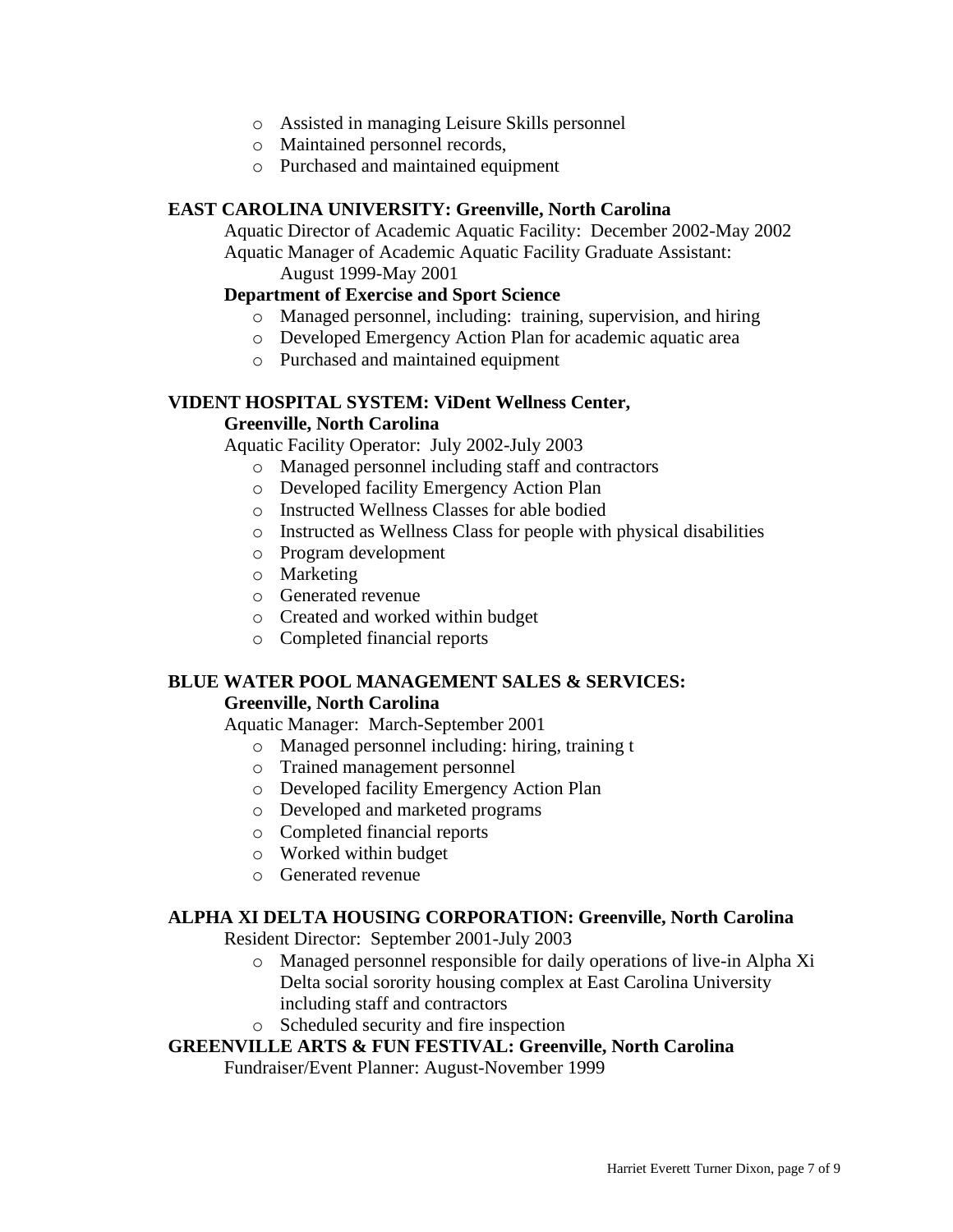- o Personally generated over \$35,000 in donations assisting families affected by Hurricane Floyd.
- o Located, scheduled, and contracted entertainment for outdoor festival including: bands, dancers, blow-up play structures, and other forms of entertainment

## **SEA CAMP ASSOCIATION: Big Pine Key, Florida**

Day Camp Counselor:May-August 1999

- o Led children ages 10-14 in camp activities
- o Trained camp personnel in Lifeguarding, CPR, and First Aid

## **GREENVILLE PARKS & RECREATION AQUATICS & FITNESS CENTER: Greenville, North Carolina**

Kids Program Leader/Swimming Instructor/Lifeguard August 1997- May 1999

- o Led games and activities to children during kids' day programs
- o Managed physical aquatic environment
- o Led swimming lessons and aquatic programs to children, adults, and senior citizens.

### **SANBORN WESTERN CAMPS: Florissant, Colorado**

Residential Camp Counselor:May-August 1998

- o Live-in camp counselor for 12-13 year-old girls
- o Led in-camp activities
- o Co-led 1-5 night trips away from camp including canoeing and backpacking trips

### **Tarboro Parks and Recreation Department: Tarboro, North Carolina**

Assistant Pool Manager**:** May- August 1993-1996

- o Managed, trained, scheduled personnel
- o Managed physical aquatic environment
- o Worked directly with pool manager
- o Taught community American Red Cross Lifeguarding classes.

## **VOLUNTEER EXPERIENCE**

## **Covenant Christian School Parent/Teacher Organization President**: **Troy, Alabama**

August 2020-present

- o Build relationships and sense of community with families and staff
- August 2013-May 2018
	- o Organized and implemented school fundraisers raising over \$5,000 annually
	- o Organized and led school marketing events
	- o Planned and led monthly Parent/Teacher Organization meetings
	- o Communication liaison between school administration and parents

### **Scouts BSA Troop 41: Troy, Alabama**

Committee Member/Merit Badge Leader